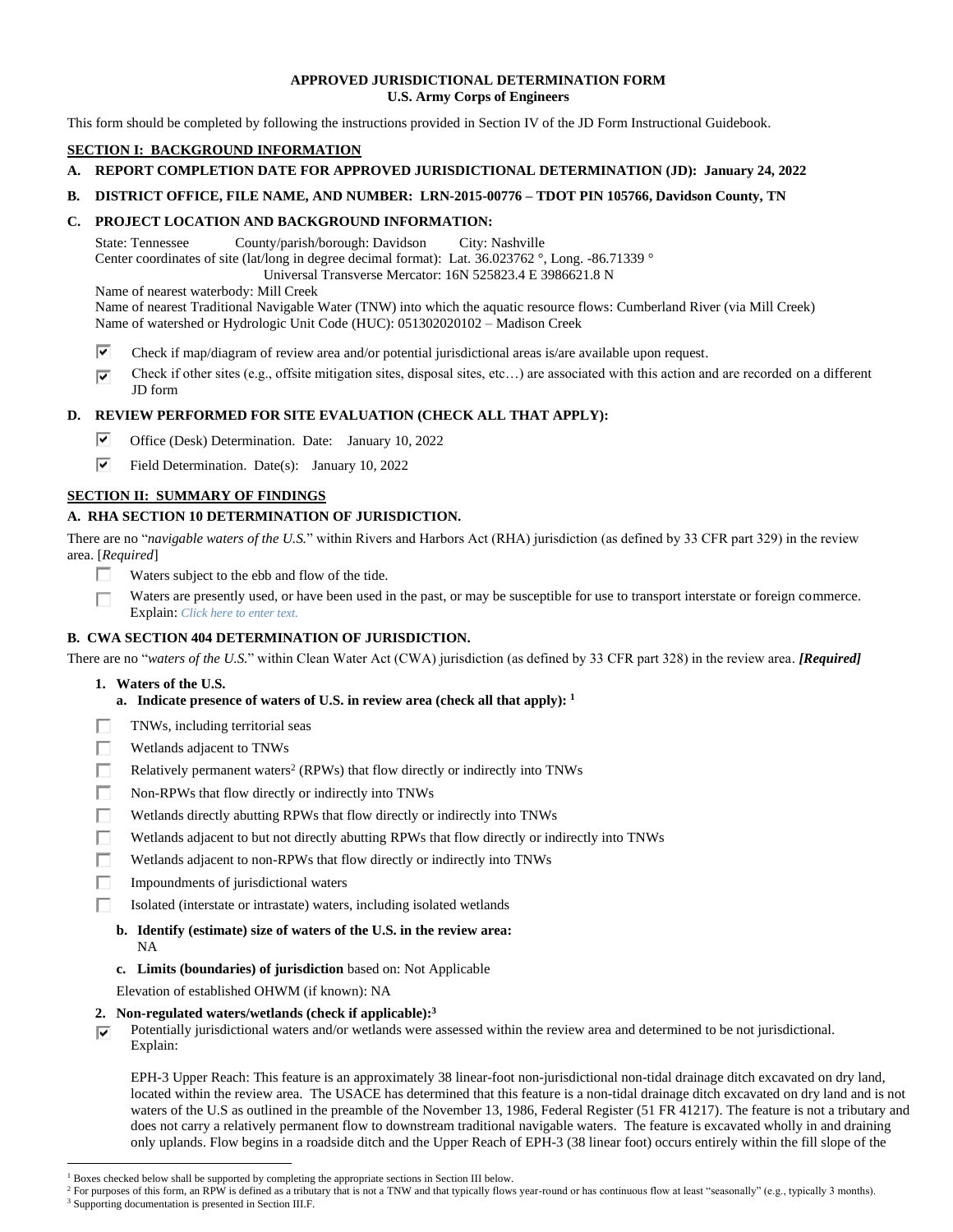State Route 11 Highway (Nolensville Road). EPH-3 Upper Reach originates in a roadside ditch and this ditch becomes incised for 38 linear foot through the road fill slope. Accordingly, EPH-3 Upper Reach is determined to be a non-jurisdictional non-tidal drainage ditch excavated in dry land and is not a tributary. The feature is depicted on Figures 1 and 2 of this document.

EPH-3 Lower Reach: This feature is an approximately 31 linear foot non-jurisdictional feature with concentrated sheet-flow and subsequent erosional deposits, located within the review area. The feature is not a tributary and does not carry a relatively permanent flow to downstream traditional navigable waters. The feature is located downhill of the non-jurisdictional "EPH-3 Upper Reach" feature and forms a small alluvial deposit of fill material originally eroded from the high gradient incised, "EPH-3 Upper Reach". The nonjurisdictional feature, EPH-3 Lower Reach, lacks ordinary high water mark (OHWM) indicators. The USACE has determined that this feature does not possess lateral limits of jurisdiction per 33 CFR 328.4. Characteristics of Ordinary High Water Mark (OHWM), as listed in RGL-05-05, are not present within the feature. The feature currently functions as an upland drainage feature and deposition zone. Accordingly, EPH-3 Lower Reach is determined to be a non-jurisdictional feature on dry land and is not a tributary. The feature is depicted on Figures 1 and 2 of this document.

EPH-3 Upper Reach and EPH-3 Lower Reach were examined, including a review of: maps/plans submitted by the applicant, USGS survey maps, aerial photographs, the National Hydrography Dataset, and observations recorded during the site inspection. It has been determined that these features are not tributaries and do not contribute flow directly or indirectly to downstream traditional navigable waters. These features are not known to be used by interstate or foreign travelers for recreation or other purposes; do not produce fish or shellfish that could be taken and sold in interstate or foreign commerce; and are not known to be used for industrial purposes by industries in interstate commerce. The features are not jurisdictional under Section 404 of the Clean Water Act as defined by 33 CFR Part 328.3(a) because they lack a link to interstate or foreign commerce sufficient to serve as a basis for jurisdiction. In conclusion, there are no aquatic resources within the approved jurisdictional determination survey area that meet the definitions of waters of the U.S. as listed in 33 CFR Part 328.3(a).

#### **SECTION III: CWA ANALYSIS**

#### **A. TNWs AND WETLANDS ADJACENT TO TNWs**

**The agencies will assert jurisdiction over TNWs and wetlands adjacent to TNWs. If the aquatic resource is a TNW, complete Section III.A.1 and Section III.D.1. only; if the aquatic resource is a wetland adjacent to a TNW, complete Sections III.A.1 and 2 and Section III.D.1.; otherwise, see Section III.B below**.

- **1. TNW**  Identify TNW: *Click here to enter text.* Summarize rationale supporting determination: *Click here to enter text.*
- **2. Wetland adjacent to TNW**

Summarize rationale supporting conclusion that wetland is "adjacent": *Click here to enter text.*

#### **B. CHARACTERISTICS OF TRIBUTARY (THAT IS NOT A TNW) AND ITS ADJACENT WETLANDS (IF ANY):**

**This section summarizes information regarding characteristics of the tributary and its adjacent wetlands, if any, and it helps determine whether or not the standards for jurisdiction established under Rapanos have been met.** 

**The agencies will assert jurisdiction over non-navigable tributaries of TNWs where the tributaries are "relatively permanent waters" (RPWs), i.e. tributaries that typically flow year-round or have continuous flow at least seasonally (e.g., typically 3 months). A wetland that directly abuts an RPW is also jurisdictional. If the aquatic resource is not a TNW, but has year-round (perennial) flow, skip to Section III.D.2. If the aquatic resource is a wetland directly abutting a tributary with perennial flow, skip to Section III.D.4.**

**A wetland that is adjacent to but that does not directly abut an RPW requires a significant nexus evaluation. Corps districts and EPA regions will include in the record any available information that documents the existence of a significant nexus between a relatively permanent tributary that is not perennial (and its adjacent wetlands if any) and a traditional navigable water, even though a significant nexus finding is not required as a matter of law.**

**If the waterbody<sup>4</sup> is not an RPW, or a wetland directly abutting an RPW, a JD will require additional data to determine if the waterbody has a significant nexus with a TNW. If the tributary has adjacent wetlands, the significant nexus evaluation must consider the tributary in combination with all of its adjacent wetlands. This significant nexus evaluation that combines, for analytical purposes, the tributary and all of its adjacent wetlands is used whether the review area identified in the JD request is the tributary, or its adjacent wetlands, or both. If the JD covers a tributary with adjacent wetlands, complete Section III.B.1 for the tributary, Section III.B.2 for any onsite wetlands, and Section III.B.3 for all wetlands adjacent to that tributary, both onsite and offsite. The determination whether a significant nexus exists is determined in Section III.C below.**

- **1. Characteristics of non-TNWs that flow directly or indirectly into TNW**
	- **(i) General Area Conditions:**

Watershed size: *# Choose an item.* Drainage area: *# Choose an item.*

Average annual rainfall: inches Average annual snowfall: inches

**(ii) Physical Characteristics:** (a) Relationship with TNW:

<sup>4</sup> Note that the Instructional Guidebook contains additional information regarding swales, ditches, washes, and erosional features generally and in the arid West.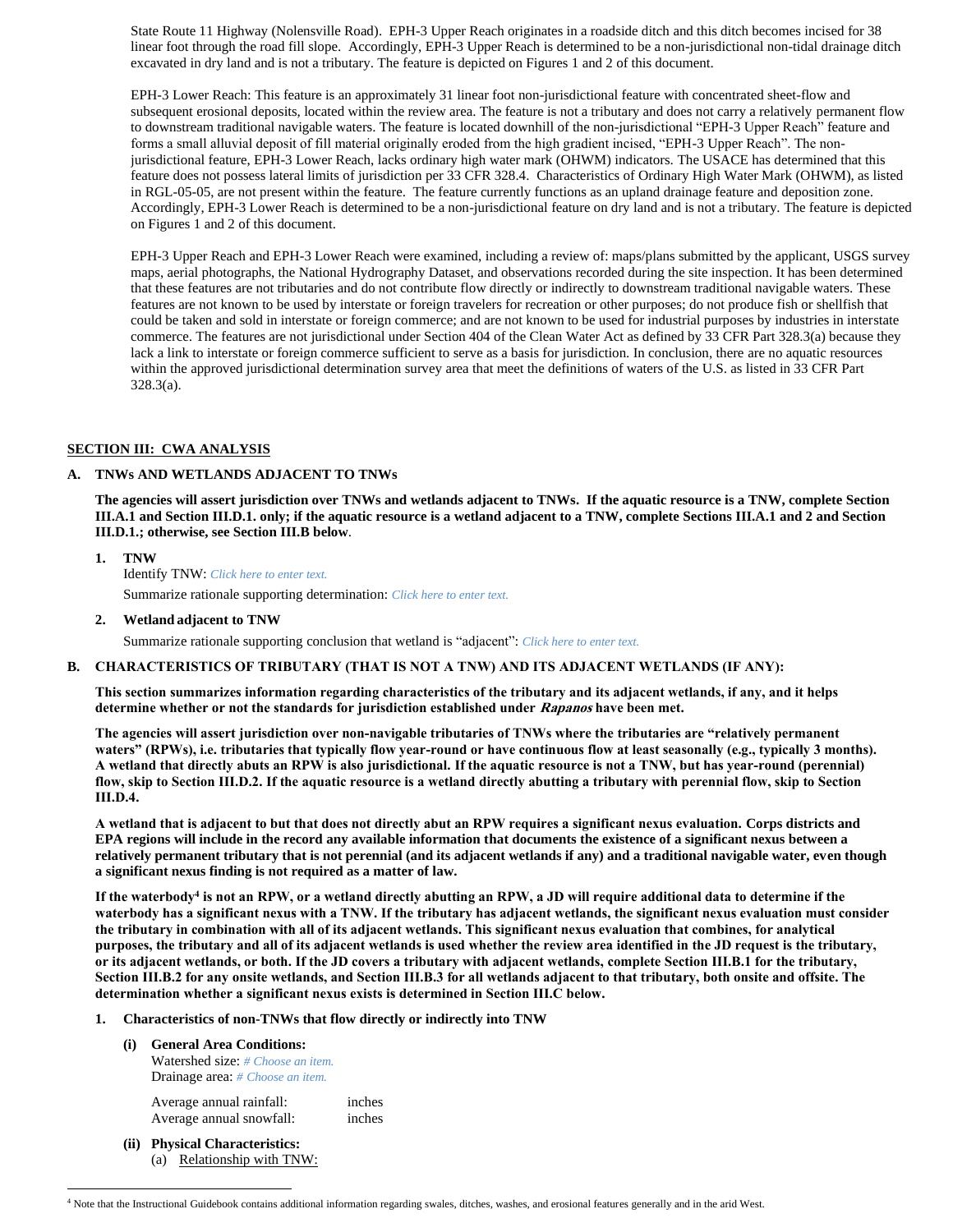| Tributary flows directly into TNW.                                                                                                                                                                                                                                                                                                                                                                                                                                                                                                                                                                  |  |  |  |  |  |
|-----------------------------------------------------------------------------------------------------------------------------------------------------------------------------------------------------------------------------------------------------------------------------------------------------------------------------------------------------------------------------------------------------------------------------------------------------------------------------------------------------------------------------------------------------------------------------------------------------|--|--|--|--|--|
| Tributary flows through <i>Choose an item</i> . tributaries before entering TNW.                                                                                                                                                                                                                                                                                                                                                                                                                                                                                                                    |  |  |  |  |  |
| Project waters are <i>Choose an item.</i> river miles from TNW.<br>Project waters are <i>Choose an item</i> . river miles from RPW.<br>Project waters are <i>Choose an item.</i> aerial (straight) miles from TNW.<br>Project waters are <i>Choose an item.</i> aerial (straight) miles from RPW.<br>Project waters cross or serve as state boundaries. Explain:                                                                                                                                                                                                                                    |  |  |  |  |  |
| Identify flow route to TNW <sup>5</sup> :<br>Tributary stream order, if known:                                                                                                                                                                                                                                                                                                                                                                                                                                                                                                                      |  |  |  |  |  |
| (b) General Tributary Characteristics (check all that apply):                                                                                                                                                                                                                                                                                                                                                                                                                                                                                                                                       |  |  |  |  |  |
| <b>Tributary</b> is:<br>$\mathbf{L}$<br>Natural                                                                                                                                                                                                                                                                                                                                                                                                                                                                                                                                                     |  |  |  |  |  |
| Artificial (man-made). Explain: Click here to enter text.                                                                                                                                                                                                                                                                                                                                                                                                                                                                                                                                           |  |  |  |  |  |
| Manipulated (man-altered). Explain:                                                                                                                                                                                                                                                                                                                                                                                                                                                                                                                                                                 |  |  |  |  |  |
| <b>Tributary</b> properties with respect to top of bank (estimate):<br>Average width:<br>feet<br>Average depth:<br>feet<br>Average side slopes: Choose an item.                                                                                                                                                                                                                                                                                                                                                                                                                                     |  |  |  |  |  |
| Primary tributary substrate composition (check all that apply):                                                                                                                                                                                                                                                                                                                                                                                                                                                                                                                                     |  |  |  |  |  |
| <b>Silts</b><br>Sands<br>Concrete                                                                                                                                                                                                                                                                                                                                                                                                                                                                                                                                                                   |  |  |  |  |  |
| Cobbles<br>H<br>Gravel<br>Muck                                                                                                                                                                                                                                                                                                                                                                                                                                                                                                                                                                      |  |  |  |  |  |
| Bedrock<br>П<br>Vegetation. Type/% cover: Click here to enter text.                                                                                                                                                                                                                                                                                                                                                                                                                                                                                                                                 |  |  |  |  |  |
| Ш<br>Other. Explain: Click here to enter text.                                                                                                                                                                                                                                                                                                                                                                                                                                                                                                                                                      |  |  |  |  |  |
| Tributary condition/stability [e.g., highly eroding, sloughing banks]. Explain:<br>Presence of run/riffle/pool complexes. Explain:<br>Tributary geometry: Choose an item.<br>Tributary gradient (approximate average slope):<br>%<br>$(c)$ Flow:<br>Tributary provides for: Choose an item.<br>Estimate average number of flow events in review area/year: Choose an item.<br>Describe flow regime:<br>Other information on duration and volume:                                                                                                                                                    |  |  |  |  |  |
| Surface flow is: <i>Choose an item.</i> Characteristics:                                                                                                                                                                                                                                                                                                                                                                                                                                                                                                                                            |  |  |  |  |  |
| Subsurface flow: <i>Choose an item.</i> Explain findings:<br>Dye (or other) test performed: Click here to enter text.                                                                                                                                                                                                                                                                                                                                                                                                                                                                               |  |  |  |  |  |
| Tributary has (check all that apply):<br>Bed and banks<br>OHWM <sup>6</sup> (check all indicators that apply):<br>clear, natural line impressed on the bank $\Box$<br>the presence of litter and debris<br>changes in the character of soil<br>destruction of terrestrial vegetation<br>shelving<br>the presence of wrack line<br>vegetation matted down, bent, or absent<br>sediment sorting<br>leaf litter disturbed or washed away<br>scour<br>sediment deposition<br>multiple observed or predicted flow events<br>water staining<br>abrupt change in plant community Click here to enter text. |  |  |  |  |  |
| other (list): Click here to enter text.                                                                                                                                                                                                                                                                                                                                                                                                                                                                                                                                                             |  |  |  |  |  |
| Discontinuous OHWM. <sup>7</sup> Explain: Click here to enter text.<br>If factors other than the OHWM were used to determine lateral extent of CWA jurisdiction (check all that apply):                                                                                                                                                                                                                                                                                                                                                                                                             |  |  |  |  |  |
| High Tide Line indicated by:<br>Mean High Water Mark indicated by:                                                                                                                                                                                                                                                                                                                                                                                                                                                                                                                                  |  |  |  |  |  |
| oil or scum line along shore objects<br>survey to available datum;                                                                                                                                                                                                                                                                                                                                                                                                                                                                                                                                  |  |  |  |  |  |
| fine shell or debris deposits (foreshore)<br>physical markings;<br>ы                                                                                                                                                                                                                                                                                                                                                                                                                                                                                                                                |  |  |  |  |  |
| physical markings/characteristics<br>vegetation lines/changes in vegetation types.                                                                                                                                                                                                                                                                                                                                                                                                                                                                                                                  |  |  |  |  |  |

<sup>5</sup> Flow route can be described by identifying, e.g., tributary a, which flows through the review area, to flow into tributary b, which then flows into TNW.

<sup>&</sup>lt;sup>6</sup>A natural or man-made discontinuity in the OHWM does not necessarily sever jurisdiction (e.g., where the stream temporarily flows underground, or where the OHWM has been removed by development or agricultural practices). Where there is a break in the OHWM that is unrelated to the waterbody's flow regime (e.g., flow over a rock outcrop or through a culvert), the agencies will look for indicators of flow above and below the break. 7 Ibid.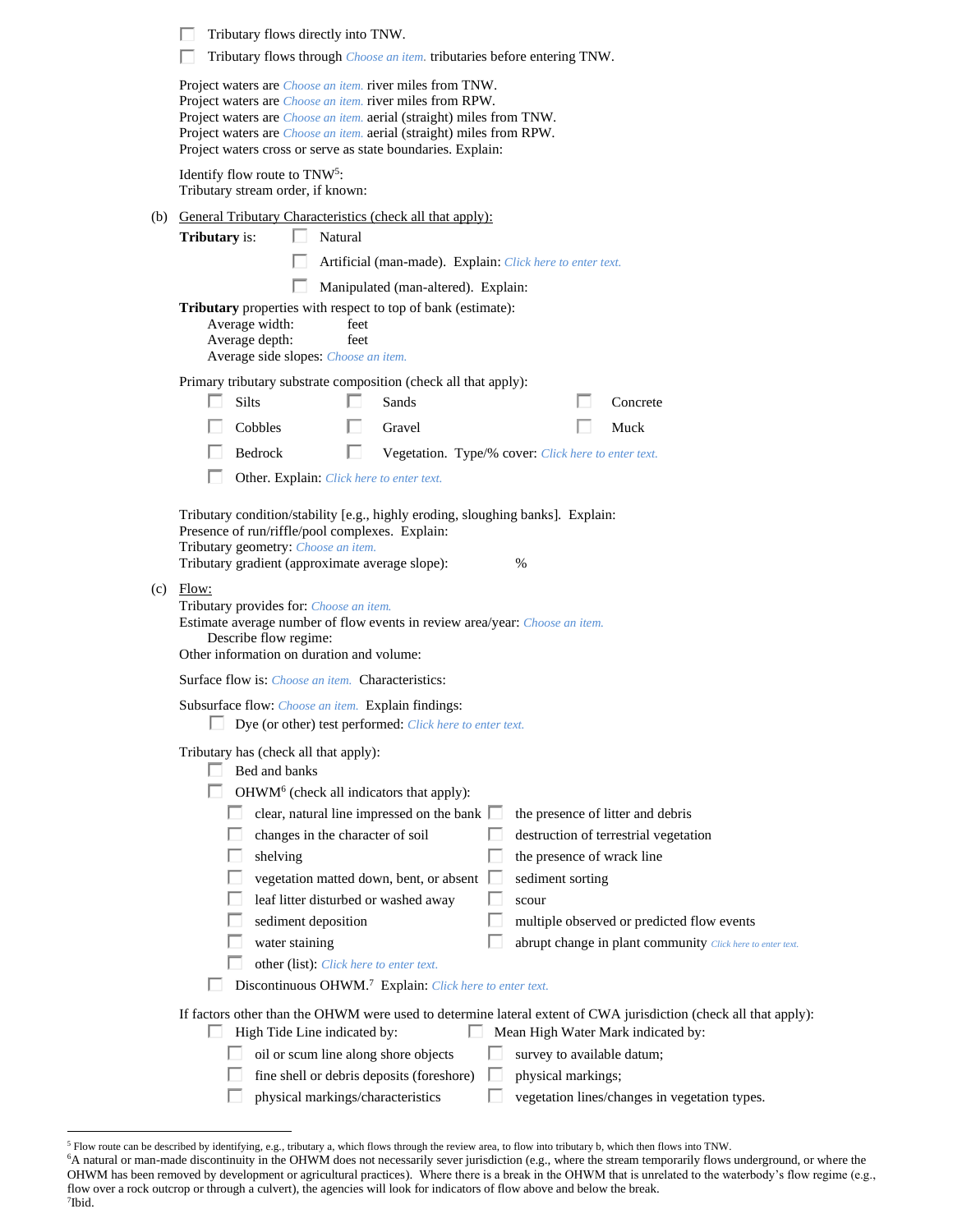|    |     | tidal gauges<br>other (list): Click here to enter text.                                                                                                                                                                                                                                                                                                                                                                                                                                                                                                                          |
|----|-----|----------------------------------------------------------------------------------------------------------------------------------------------------------------------------------------------------------------------------------------------------------------------------------------------------------------------------------------------------------------------------------------------------------------------------------------------------------------------------------------------------------------------------------------------------------------------------------|
|    |     | (iii) Chemical Characteristics:<br>Characterize tributary (e.g., water color is clear, discolored, oily film; water quality; general watershed characteristics, etc.).<br>Explain:<br>Identify specific pollutants, if known:                                                                                                                                                                                                                                                                                                                                                    |
|    |     | (iv) Biological Characteristics. Channel supports (check all that apply):<br>Riparian corridor. Characteristics (type, average width):<br>Wetland fringe. Characteristics: Click here to enter text.<br>Habitat for:<br>ш<br>Federally Listed species. Explain findings:<br>Fish/spawn areas. Explain findings: Click here to enter text.<br>Other environmentally-sensitive species. Explain findings: Click here to enter text.<br>H<br>П<br>Aquatic/wildlife diversity. Explain findings: Click here to enter text.                                                           |
| 2. |     | Characteristics of wetlands adjacent to non-TNW that flow directly or indirectly into TNW                                                                                                                                                                                                                                                                                                                                                                                                                                                                                        |
|    | (i) | <b>Physical Characteristics:</b><br>(a) General Wetland Characteristics:<br>Properties:<br>Wetland size: # acres<br>Wetland type. Explain: Click here to enter text.<br>Wetland quality. Explain: Click here to enter text.<br>Project wetlands cross or serve as state boundaries. Explain: Click here to enter text.<br>(b) General Flow Relationship with Non-TNW:<br>Flow is: Choose an item. Explain: Click here to enter text.                                                                                                                                             |
|    | (c) | Surface flow is: Choose an item.<br>Characteristics: Click here to enter text.<br>Subsurface flow: Choose an item. Explain findings: Click here to enter text.<br>Dye (or other) test performed: Click here to enter text.<br>Wetland Adjacency Determination with Non-TNW:<br>Directly abutting<br>Not directly abutting<br>Ш<br>Discrete wetland hydrologic connection. Explain: Click here to enter text.                                                                                                                                                                     |
|    |     | Ecological connection. Explain: Click here to enter text.<br>Separated by berm/barrier. Explain: Click here to enter text.                                                                                                                                                                                                                                                                                                                                                                                                                                                       |
|    |     | (d) Proximity (Relationship) to TNW<br>Project wetlands are <i>Choose an item.</i> river miles from TNW.<br>Project waters are <i>Choose an item.</i> aerial (straight) miles from TNW.<br>Flow is from: Choose an item.<br>Estimate approximate location of wetland as within the Choose an item. floodplain.                                                                                                                                                                                                                                                                   |
|    |     | (ii) Chemical Characteristics:<br>Characterize wetland system (e.g., water color is clear, brown, oil film on surface; water quality; general watershed characteristics;<br>etc.). Explain: Click here to enter text.<br>Identify specific pollutants, if known: Click here to enter text.                                                                                                                                                                                                                                                                                       |
|    |     | (iii) Biological Characteristics. Wetland supports (check all that apply):<br>Riparian buffer. Characteristics (type, average width): Click here to enter text.<br>Vegetation type/percent cover. Explain: Click here to enter text.<br>Habitat for:<br>$\Box$<br>Federally Listed species. Explain findings: Click here to enter text.<br>Fish/spawn areas. Explain findings: Click here to enter text.<br>Other environmentally-sensitive species. Explain findings: Click here to enter text.<br>П<br>Aquatic/wildlife diversity. Explain findings: Click here to enter text. |
| 3. |     | Characteristics of all wetlands adjacent to the tributary (if any)<br>All wetland(s) being considered in the cumulative analysis: Choose an item.                                                                                                                                                                                                                                                                                                                                                                                                                                |

For each wetland, specify the following:

Approximately (*#*) acres in total are being considered in the cumulative analysis.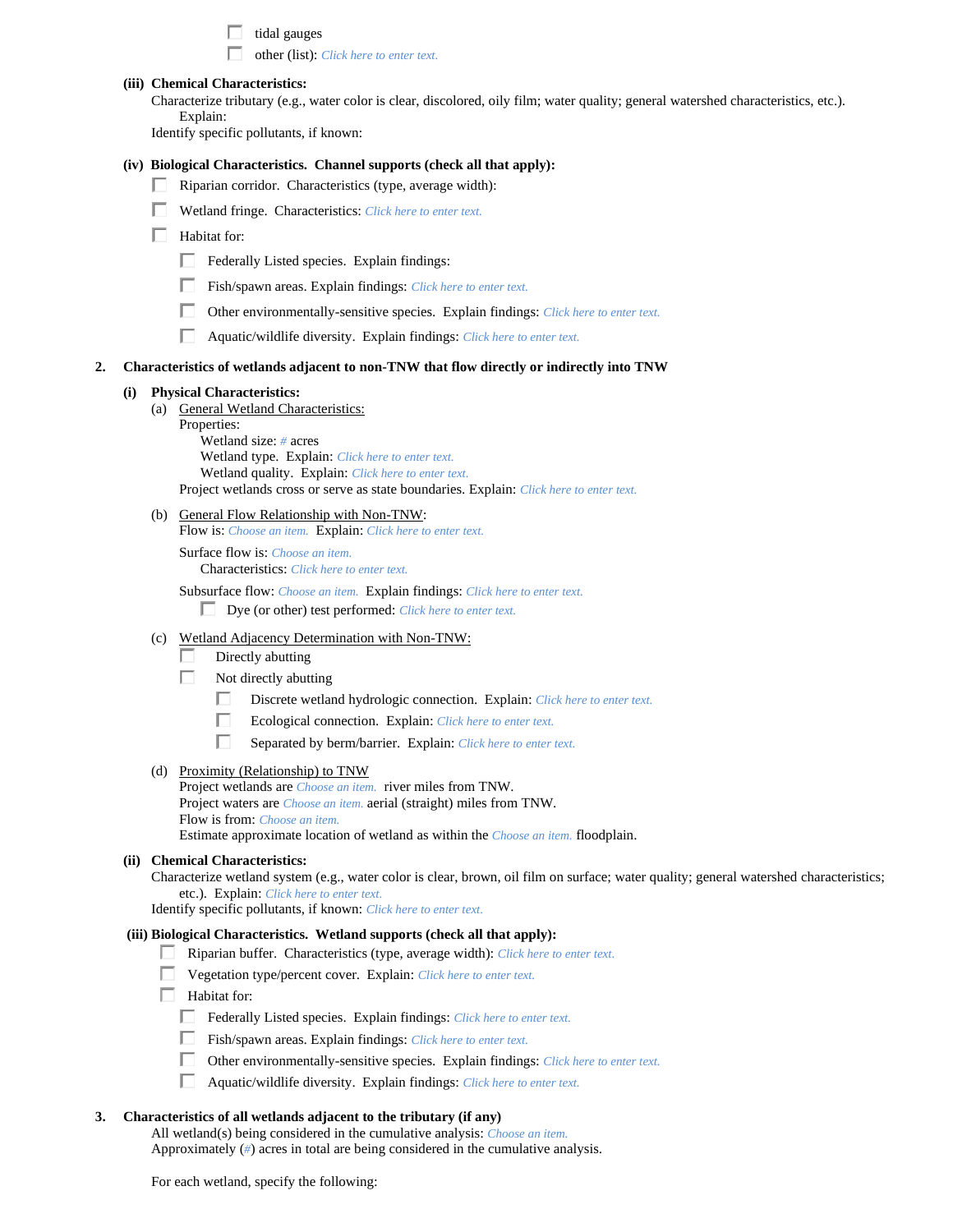| Directly abuts? $(Y/N)$ | Size (in acres) | Directly abuts? $(Y/N)$ | Size (in acres) |
|-------------------------|-----------------|-------------------------|-----------------|
|                         |                 |                         |                 |
| Y/N                     |                 | Y/N                     |                 |
| Y/N                     |                 | V/N                     |                 |
| V/N                     |                 | V/M                     |                 |

Summarize overall biological, chemical and physical functions being performed: *Click here to enter text.*

# **C. SIGNIFICANT NEXUS DETERMINATION**

**A significant nexus analysis will assess the flow characteristics and functions of the tributary itself and the functions performed by any wetlands adjacent to the tributary to determine if they significantly affect the chemical, physical, and biological integrity of a TNW. For each of the following situations, a significant nexus exists if the tributary, in combination with all of its adjacent wetlands, has more than a speculative or insubstantial effect on the chemical, physical and/or biological integrity of a TNW. Considerations when evaluating significant nexus include, but are not limited to the volume, duration, and frequency of the flow of water in the tributary and its proximity to a TNW, and the functions performed by the tributary and all its adjacent wetlands. It is not appropriate to determine significant nexus based solely on any specific threshold of distance (e.g. between a tributary and its adjacent wetland or between a tributary and the TNW). Similarly, the fact an adjacent wetland lies within or outside of a floodplain is not solely determinative of significant nexus.** 

#### **Draw connections between the features documented and the effects on the TNW, as identified in the** *Rapanos* **Guidance and discussed in the Instructional Guidebook. Factors to consider include, for example:**

- Does the tributary, in combination with its adjacent wetlands (if any), have the capacity to carry pollutants or flood waters to TNWs, or to reduce the amount of pollutants or flood waters reaching a TNW?
- Does the tributary, in combination with its adjacent wetlands (if any), provide habitat and lifecycle support functions for fish and other species, such as feeding, nesting, spawning, or rearing young for species that are present in the TNW?
- Does the tributary, in combination with its adjacent wetlands (if any), have the capacity to transfer nutrients and organic carbon that support downstream foodwebs?
- Does the tributary, in combination with its adjacent wetlands (if any), have other relationships to the physical, chemical, or biological integrity of the TNW?

## *Note: the above list of considerations is not inclusive and other functions observed or known to occur should be documented below:*

- **1. Significant nexus findings for non-RPW that has no adjacent wetlands and flows directly or indirectly into TNWs.** Explain findings of presence or absence of significant nexus below, based on the tributary itself, then go to Section III.D: Stream does not flow directly or indirectly into a TNW.
- **2. Significant nexus findings for non-RPW and its adjacent wetlands, where the non-RPW flows directly or indirectly into TNWs.**  Explain findings of presence or absence of significant nexus below, based on the tributary in combination with all of its adjacent wetlands, then go to Section III.D: *Click here to enter text.*
- **3. Significant nexus findings for wetlands adjacent to an RPW but that do not directly abut the RPW.** Explain findings of presence or absence of significant nexus below, based on the tributary in combination with all of its adjacent wetlands, then go to Section III.D: *Click here to enter text.*

## **D. DETERMINATIONS OF JURISDICTIONAL FINDINGS. THE SUBJECT WATERS/WETLANDS ARE (CHECK ALL THAT APPLY):**

- **1. TNWs and Adjacent Wetlands.** Check all that apply and provide size estimates in review area:
	- TNWs: *#* linear feet *#* width (ft), Or, *#* acres.
	- Wetlands adjacent to TNWs: *#* acres.

# **2. RPWs that flow directly or indirectly into TNWs.**

- Tributaries of TNWs where tributaries typically flow year-round are jurisdictional. Provide data and rationale indicating that tributary is perennial: *Click here to enter text.*.
- Tributaries of TNW where tributaries have continuous flow "seasonally" (e.g., typically three months each year) are jurisdictional. Data supporting this conclusion is provided at Section III.B. Provide rationale indicating that tributary flows seasonally: *Click here to enter text.*.

Provide estimates for jurisdictional waters in the review area (check all that apply):

- Tributary waters:  $\#$  linear feet  $\#$  width (ft).
- Other non-wetland waters: *#* acres.

Identify type(s) of waters: *Click here to enter text.*

## **3. Non-RPWs<sup>8</sup> that flow directly or indirectly into TNWs.**

 $\Box$  Waterbody that is not a TNW or an RPW, but flows directly or indirectly into a TNW, and it has a significant nexus with a TNW is jurisdictional. Data supporting this conclusion is provided at Section III.C.

Provide estimates for jurisdictional waters within the review area (check all that apply):

- Tributary waters: linear feet width (ft).  $\mathbf{L}$
- Other non-wetland waters: *#* acres.

Identify type(s) of waters: *Click here to enter text.*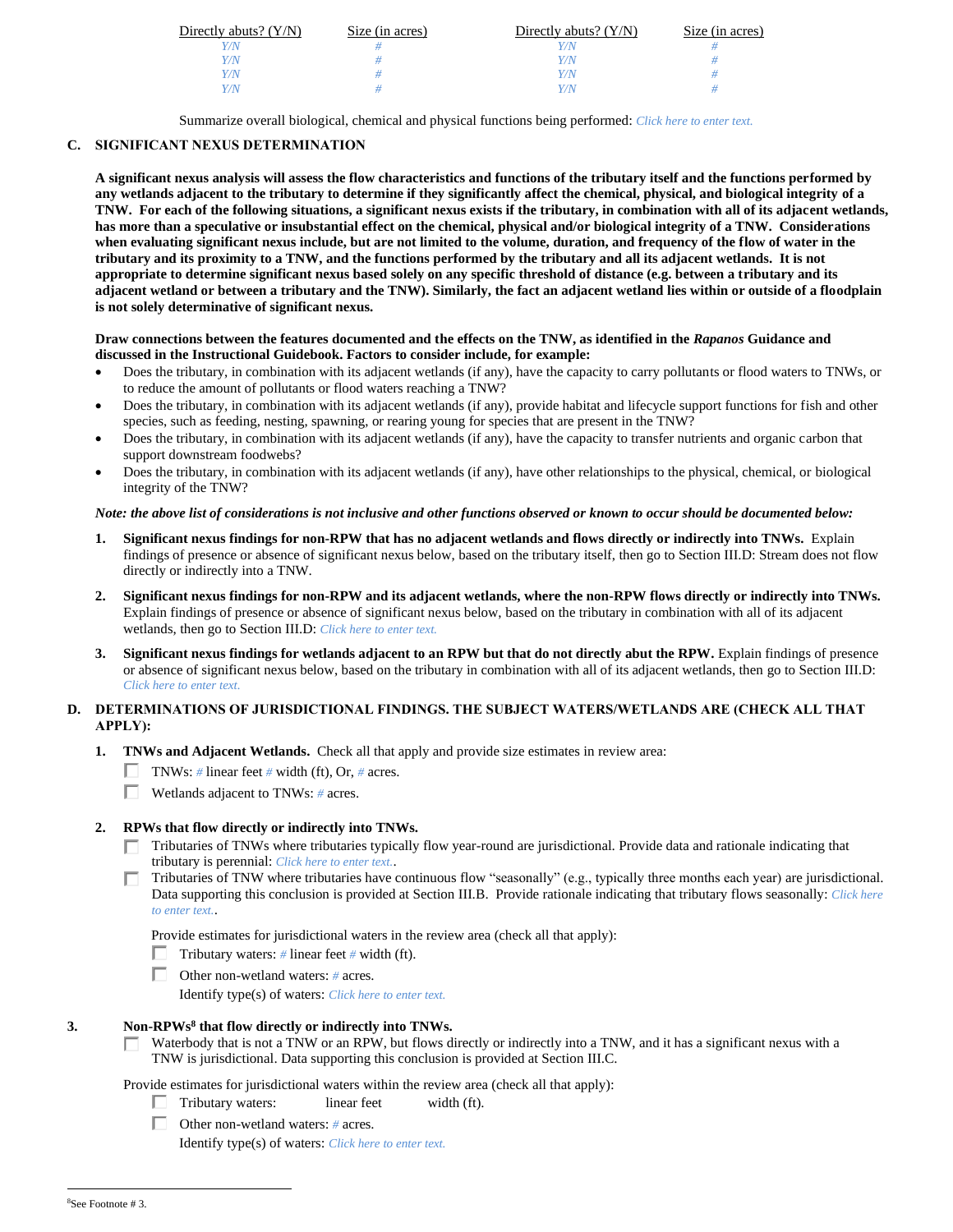## **4. Wetlands directly abutting an RPW that flow directly or indirectly into TNWs.**

Wetlands directly abut RPW and thus are jurisdictional as adjacent wetlands.

- Wetlands directly abutting an RPW where tributaries typically flow year-round. Provide data and rationale indicating that tributary is perennial in Section III.D.2, above. Provide rationale indicating that wetland is directly abutting an RPW: *Click here to enter text.*
- Wetlands directly abutting an RPW where tributaries typically flow "seasonally." Provide data indicating that п. tributary is seasonal in Section III.B and rationale in Section III.D.2, above. Provide rationale indicating that wetland is directly abutting an RPW: *Click here to enter text.*

Provide acreage estimates for jurisdictional wetlands in the review area: *#* acres.

- **5. Wetlands adjacent to but not directly abutting an RPW that flow directly or indirectly into TNWs.**
	- Wetlands that do not directly abut an RPW, but when considered in combination with the tributary to which they are adjacent and with similarly situated adjacent wetlands, have a significant nexus with a TNW are jurisidictional. Data supporting this conclusion is provided at Section III.C.

Provide acreage estimates for jurisdictional wetlands in the review area: *#* acres.

- **6. Wetlands adjacent to non-RPWs that flow directly or indirectly into TNWs.** 
	- Wetlands adjacent to such waters, and have when considered in combination with the tributary to which they are adjacent and with similarly situated adjacent wetlands, have a significant nexus with a TNW are jurisdictional. Data supporting this conclusion is provided at Section III.C.

Provide estimates for jurisdictional wetlands in the review area: *#* acres.

- **7. Impoundments of jurisdictional waters. 9**
	- As a general rule, the impoundment of a jurisdictional tributary remains jurisdictional.
	- Demonstrate that impoundment was created from "waters of the U.S.," or
	- П. Demonstrate that water meets the criteria for one of the categories presented above (1-6), or
	- Demonstrate that water is isolated with a nexus to commerce (see E below).
- **E. ISOLATED [INTERSTATE OR INTRA-STATE] WATERS, INCLUDING ISOLATED WETLANDS, THE USE, DEGRADATION OR DESTRUCTION OF WHICH COULD AFFECT INTERSTATE COMMERCE, INCLUDING ANY SUCH WATERS (CHECK ALL THAT APPLY):<sup>10</sup>**
	- П. which are or could be used by interstate or foreign travelers for recreational or other purposes.
	- П. from which fish or shellfish are or could be taken and sold in interstate or foreign commerce.
	- П which are or could be used for industrial purposes by industries in interstate commerce.
	- П Interstate isolated waters.Explain: *Click here to enter text.*
	- Г Other factors.Explain: *Click here to enter text.*

#### **Identify water body and summarize rationale supporting determination:** *Click here to enter text.*

Provide estimates for jurisdictional waters in the review area (check all that apply):

- Tributary waters:  $\#$  linear feet  $\#$  width (ft).
- Other non-wetland waters: *#* acres.
	- Identify type(s) of waters: *Click here to enter text.*
- Wetlands: *#* acres.

#### **F. NON-JURISDICTIONAL WATERS, INCLUDING WETLANDS (CHECK ALL THAT APPLY):**

If potential wetlands were assessed within the review area, these areas did not meet the criteria in the 1987 Corps of Engineers Wetland Delineation Manual and/or appropriate Regional Supplements.

п Review area included isolated waters with no substantial nexus to interstate (or foreign) commerce.

Prior to the Jan 2001 Supreme Court decision in "SWANCC," the review area would have been regulated based solely on the П "Migratory Bird Rule" (MBR).

П Waters do not meet the "Significant Nexus" standard, where such a finding is required for jurisdiction. Explain:

⊽ Other: (explain, if not covered above): EPH-3 Upper Reach and EPH-3 Lower Reach are determined to be non-jurisdictional upland features and these features are not tributaries. These features do not meet the definition of waters of the U.S. as defined by 33 CFR Part 328.3(a). See Section II B.2.

Provide acreage estimates for non-jurisdictional waters in the review area, where the sole potential basis of jurisdiction is the MBR factors (i.e., presence of migratory birds, presence of endangered species, use of water for irrigated agriculture), using best professional judgment (check all that apply):

Г Non-wetland waters (i.e., rivers, streams):

Lakes/ponds: *#* acres.

П. Other non-wetland waters: *#* acres. List type of aquatic resource: *Click here to enter text.*.

<sup>&</sup>lt;sup>9</sup> To complete the analysis refer to the key in Section III.D.6 of the Instructional Guidebook.

<sup>&</sup>lt;sup>10</sup> Prior to asserting or declining CWA jurisdiction based solely on this category, Corps Districts will elevate the action to Corps and EPA HQ for review consistent with the process described in the Corps/EPA *Memorandum Regarding CWA Act Jurisdiction Following Rapanos.*